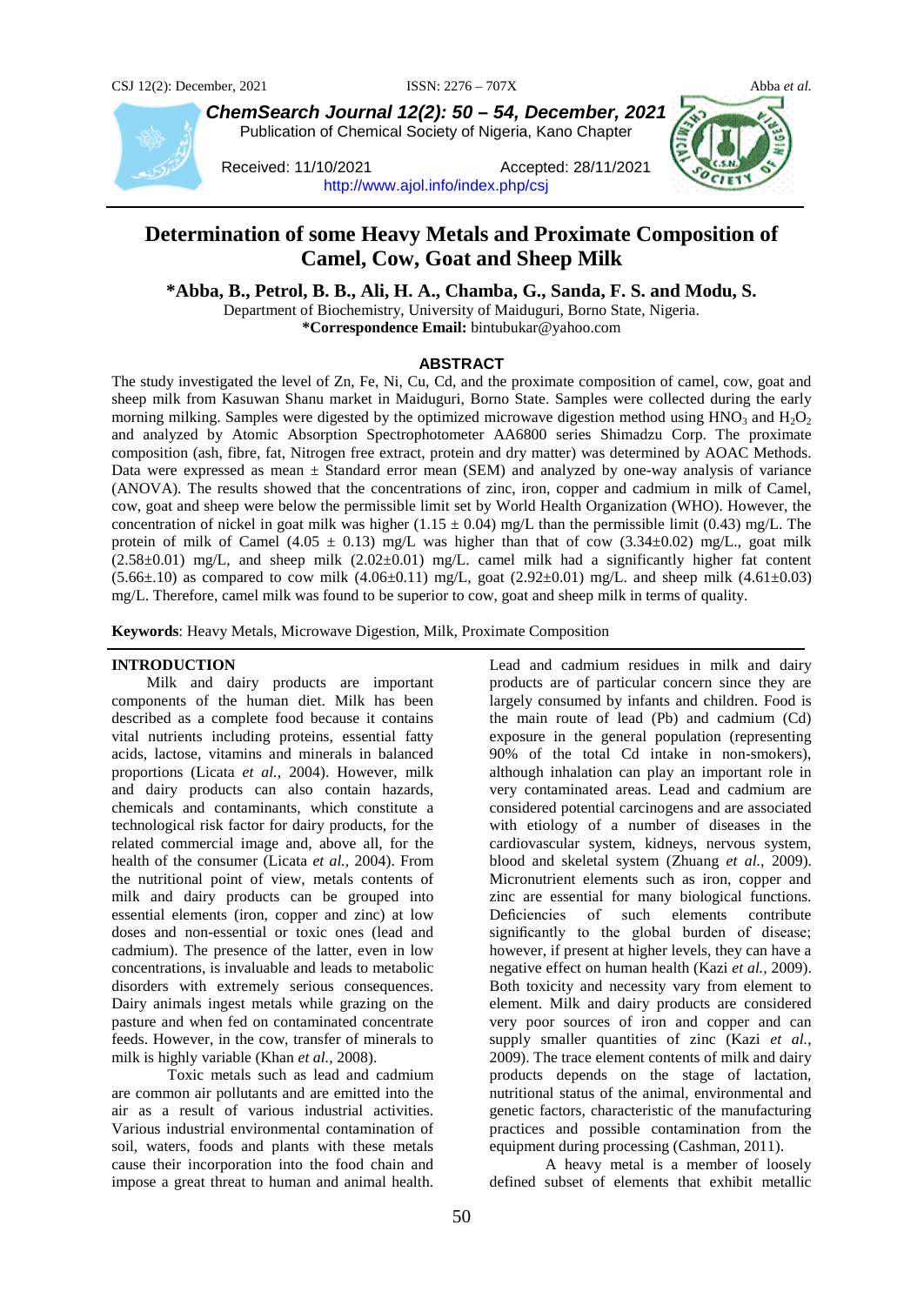properties. It mainly includes the transition metals, some metalloids lanthanides and actinides. Many different definitions have been proposed some are based on densities, some on atomic number or atomic weight and some on chemical properties or toxicities (Cashman, 2011). The term heavy metals have been called a "misinterpretation" in the International Union of Pure and Applied Chemistry (IUPAC) technical report due to the contradictory definitions and it lack of a "coherent scientific bases). There is an alternative term toxic metal, for which no consensus of exact definition exists either. As discussed below, depending on context, heavy metals can include element lighter than carbon and can exclude some of the heaviest metals (Aslam *et al*., 2011). Heavy metals occur naturally in the ecosystem with large variation in concentration. In modern terms anthropogenic source of heavy metals, i.e. pollution have been introduced to the ecosystem (Zhuang *et al.,* 2009).

Cow, goat, sheep and camel's milk composition can vary widely between different breeds and during different stages of lactation. In the first few days after birth, a special type of milk called colostrum is excreted which is rich in fats and protein. Colostrum also contains important infection-fighting antibodies which strengthen the immune system of the young mammal. The transition from colostrum to true milk occurs within a few days following birth. All milk produced by animals contains carbohydrate, protein, fat, minerals and vitamins but the major component is water (Ahmed *et al.,* 2014). Water dilutes the milk allowing its secretion from the body; without water it would be impossible to express milk. Additionally, the water in milk is essential to the newborn for hydration. In this paper, the level of zinc, iron, nickel, copper and cadmium and the proximate composition of camel, cow, goat and sheep milk were investigated.

### **MATERIALS AND METHODS Sample Collection**

Different milk samples were collected from Kasuwan Shanu area of Maiduguri from camel, cow, goat and sheep milk during the early morning milking directly into sterile bottles labelled A, B, C, D. The samples were placed in refrigerator to avoid fermentation.

### **Sample Preparation**

Three millimeters  $(3.0cm<sup>3</sup>)$  of each liquid milk sample was transferred into a 60cm<sup>3</sup> Teflon digestion vessel and then optimized volumes of 6cm3 of 70% nitric acid and 1ml of 30% hydrogen peroxide were added and the mixture was shaken carefully and kept for 10minutes before closing the vessel. The samples were subjected to microwave digestion at the optimized microwave digestion program in the sequence of  $50W$ ,  $165^{\circ}C$ (10minutes): 80W,  $190^{\degree}$  C (20minutes); and OW,  $50^0$ C (10minutes). After heating, the samples were cooled to room temperature to avoid foaming. The digestedsamples were diluted to 25ml with deionized water and used for analysis. Blanks and reference material were run with the samples. Finally, the digest was analyzed for the concentrations of Zn, Fe, Ni, Cu and Cd using a graphite furnace atomic absorption spectrometer AA 6800 series Shimadzu corp.

### **Proximate Composition (AOAC 2000)**

Proximate analysis was carried out according to standard method described by AOAC, (2000) to determine the ash content, crude protein, crude fibre, fat content, dry matter as well as carbohydrate (nitrogen free extract) composition of the blends. The respective methodology for each of the stated parameters is given below:

### **Determination of Dry Matter Content**

A clean flat dish made of silica was dried in an oven and cooled in desiccators. The cooled dish was then weighed  $(W_1)$ . Sample (5 grams) was introduced and spread into the dish and weighed accurately  $(W_2)$ . The dish and its content were transferred into an air oven at 105 ºC to dry for 3 hours using a pair of tongs. The dish was then transferred into a desiccator and allowed to cool before weighing. The dish was returned to the oven for half an hour and again cooled in the desiccators and weighed. This process was repeated till a constant weight was attained  $(W_3)$ .

$$
Dry\, Matter\; Content = \frac{W_2 - W_3}{W_2 - W_1} \; x \; 100
$$

### **Determination of Ash Content**

A silica dish was cleaned, ignited, cooled (in a desiccator) and weighed  $(W_1)$ . Test substance (5 grams) labeled  $W_2$  was weighed accurately directly into the silica dish. Using a pair of tongs, the weighed sample was placed in a muffle furnace and the temperature was set 500ºC until fully ashed (grey colour of ash). Upon ashing, the dish with the ash was removed from the furnance and kept in a desiccator to cool before weighing  $(W_3)$ .

$$
\% Ash = \frac{W_3 - W_1}{W_2 - W_1} \times 100
$$

### **Determination of Fiber Contents**

 Two grams (2g) of the sample was weighed and transferred into 250ml quick conical flask,100ml of the digestion mixture was added and refluxed with occasional shaking for 45 min. The mixture was filtered through ashless filter paper using gentle suction. This was then washed with 100ml of boiling water and 50 ml of alcohol followed by 50ml of petroleum ether, the filter paper with the sample was dried at  $100^{\circ}$ C to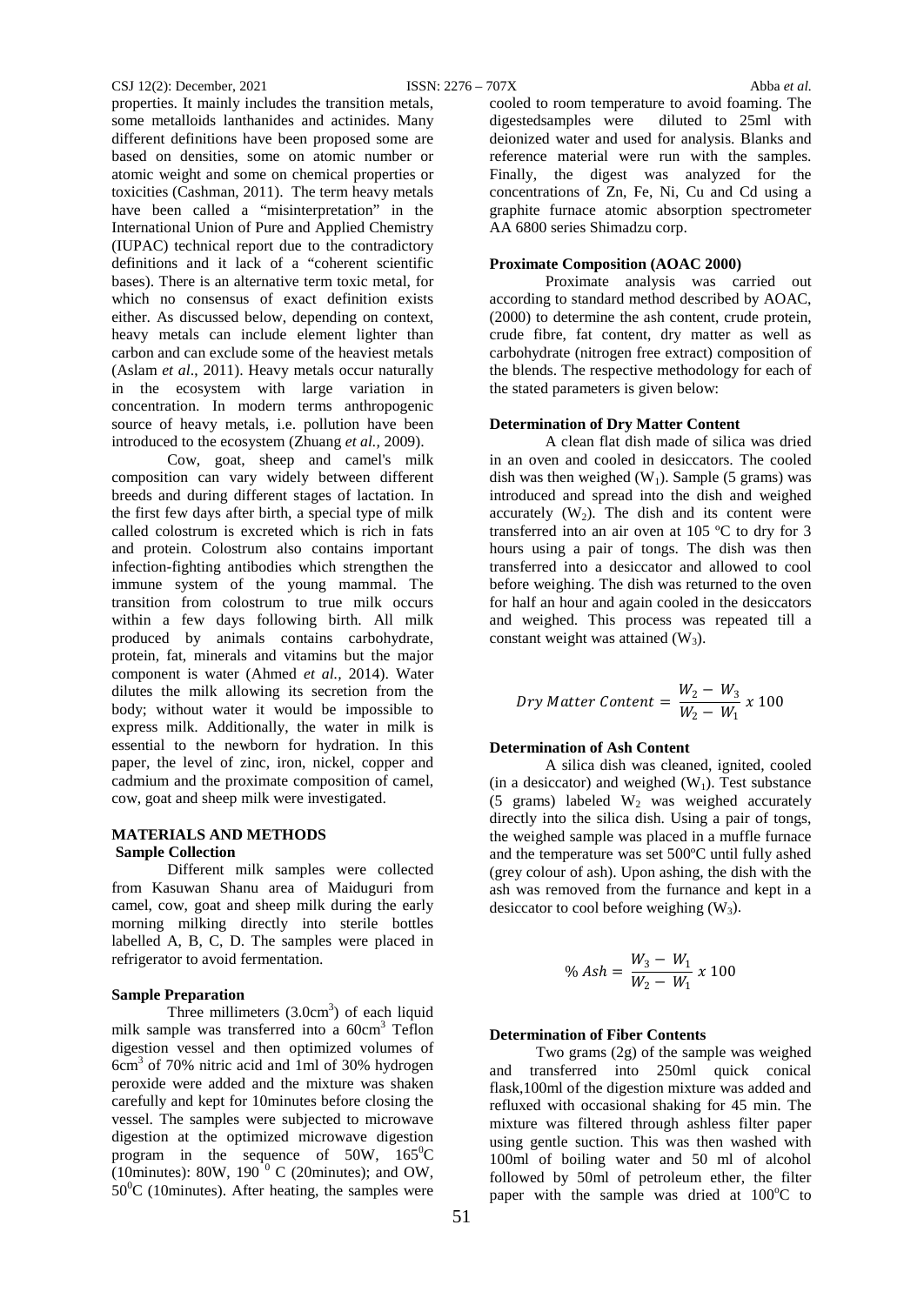constant weight. The filter paper was weight to obtain the weight of the residue. The residue was then put in a crucible and ashed at  $600^{\circ}$ C in a muffle furnace for 4 hours. The crucible was then be removed and placed in a desiccator to cool after which it was weighed again.

### **Determination of Fat content (Soxhlet Extraction Method)**

Five grams (5g) of the sample was accurately weighed using a weighing dish. The flat bottom flask was weighed  $(W_1)$  before the extractor was mounted on it. The thimble was held half way into the extractor and the weighed sample was then be carefully transferred into the thimble. The weighing dish was rinsed with petroleum ether and poured into the thimble. The thimble was then be plugged with cotton wool and dropped fully into the extractor. The solvent was thereafter added to reach about two thirds of the volumes of the flask and extraction was continued for five hours. When extraction is complete, the solvent was evaporated on water bath at 60°C followed by drying of the residue. The flask and residue were then be cooled and weighed  $(W_2)$ .

$$
\% \, Fat = \frac{W_2 - W_1}{W_1} \, x \, 100
$$

# **Determination of Protein Content (Kjeldahl method)**

# *Digestion of sample*

 Two grams (2g) of sample was weighed into a digesting tube (Kjedahl digestion tubes) and twenty milliliters (20ml) of sulphuric acid was added. The digester was connected and allowed to run for 3 hours. Fifty milliliters of 40 % NaOH was added, and the volume was made up to 100ml using distilled water.

#### *Distillation*

Five milliliters (5mls) of Borate (2%) was pipetted into a cornical flask and 3 drops of bromocresol and methylene indicator was added into the cornical flask. Five milliliters of digested sample were introduced into the distillation flask through the funnel and twenty (20mls) of 40 % NaOH was then be added into the distillation flask. All the inlets were closed. The conical flask containing the borate and mixed indicators was placed at the extended tube (outlet) of the distillate unit and seventy-five (75 mls) of the distillation was collected into the conical flask. This was titrated with the standard 1M HCl.

#### **Standardization of HCl**

 Five milliliters (5mls) of ammonium solution was pippeted and distilled with about fifteen milliliters (15mls) of 40% NaOH solution. The liberated ammonia was collected in a conical flask containing five milliliters (5mls) of 2% boric acid

and 4 drops of mixed indicator. The ammonia solution was titrated with the standard 0.1M HCl. The amount of HCl required for the titration was the acid factor that will be used in the calculations of crude protein content.

The percentage protein will be calculated using the formula:

| $%$ Protein $=$ | A x N x F x 14.007               |  |  |
|-----------------|----------------------------------|--|--|
|                 | Weight of Sample x Aliquot taken |  |  |

| Where: A |   | $=$      | Volume of the acid used |
|----------|---|----------|-------------------------|
|          | N |          | Molarity of the acid    |
|          |   | $\equiv$ | Factor 6.25             |

### **Determination of Carbohydrate (Nitrogen-free extract)**

The carbohydrate (Nitrogen-free extract) content was determined by the difference obtained after the subtraction of total crude protein, fat, ash and crude fibre from the total dry matter.

| Percentage of carbohydrate (Nitrogen-free extract) |                                 |  |  |  |  |
|----------------------------------------------------|---------------------------------|--|--|--|--|
| $=$                                                | 100 - (% moisture + % protein + |  |  |  |  |
|                                                    | % ash + % fat + % crude fibre). |  |  |  |  |

#### **Statistical Analysis**

Data were expressed as Mean ± Standard error mean (SEM) and statistically analyzed by one-way analysis of variance (ANOVA).

# **RESULTS AND DISCUSSIONS**

The concentrations of heavy metals in camel, cow, goat and sheep milk is presented in Table 1.The highest concentration of zinc was found in milk of camel  $(6.25\pm0.03)$ mg/L. and lowest zinc concentration was found in cow milk  $(2.71\pm0.02)$ mg/L. Camel milk had the highest concentration followed by sheep, goat and then cow milk. The zinc concentration in all the samples were below the permissible limit of 121mg/L. The concentration of zinc in this study is consistent with earlier reports by (Ijaz *et al*., 2017)mg/L. The concentration of iron in camel milk  $(0.85\pm0.03)$ mg/L. followed by goat milk  $(0.74\pm0.01)$  mg/l., sheep milk  $(0.48\pm0.02)$ mg/l. and then cow milk  $(0.17 \pm 0.01)$ mg/L. The concentration of iron in this study were less than those reported by Garba *et al.*(2018), while Meshraft *et al.*(2014) reported higher concentrations as compared to this study. The concentration of Nickel was higher in goat milk  $(1.15\pm0.01)$ mg/L. as compared to cow milk (0.33±0.01)mg/L., camel milk  $(0.22\pm0.01)$ mg/L. and sheep milk  $(0.42\pm0.01)$ mg/L. The concentration of Ni in cow, sheep and camel milk were within the permissible limit(0.43)mg/L., however the concentration Ni in goat was higher than the limit set by WHO, Cadar *et al*.(2016) reported highest concentration of Ni in milk of cow, goat and sheep. The highest concentration of cupper in this study was observed in milk of goat (4.21±0.10)mg/L, camel milk had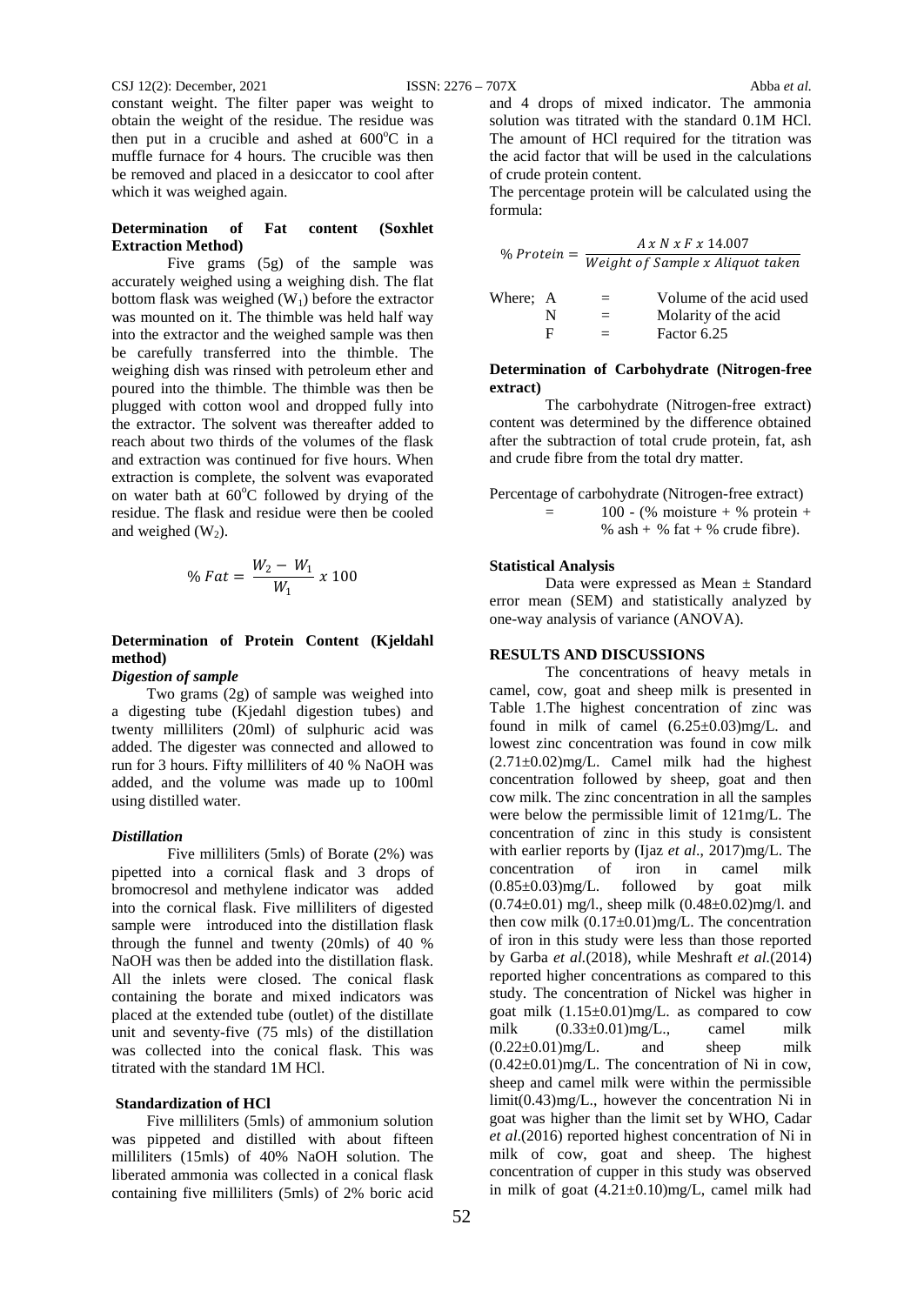### CSJ 12(2): December, 2021 ISSN: 2276 – 707X Abba *et al.*

the lowest  $(2.06\pm0.01)$ mg/L. Sheep and cow milk had concentrations of  $(3.51\pm0.06)$  mg/L. and  $(2.44\pm0.11)$ mg/L (WHO,2007) respectively. The Cu concentration found in all the milk samples were within the permissible limit (24.2)mg/L. Some metals in lower concentrations are essential to maintain proper metabolic activity in living organisms. Cu is vital for the formation of proteins. It also has anti- oxidant properties and involved in the regulation of gene expression. However, excess copper leads to toxicity which consequently results into leads to conditions associated with deficiency of ceruloplasmin (Garba *et al.,* 2018). The concentrations of cu found in this study tallies within the findings of (Abdou *et al.,* 2017). Cadmium concentration was recorded high in cow milk $(0.76\pm0.01)$ mg/L. and lowest in camel milk  $(0.12\pm0.01)$ mg/L while goat and sheep milk had concentrations of (0.74±0.01)mg/L. and (0.30±0.01)mg/L. respectively. High concentration of cadmium may be due to consumption of contaminated feeding stuff and water (Dwivedi *et al*., 1997). Cadmium is one of the toxic metals, also implicated in high blood pressure, prostate cancer,

mutations and fetal deaths (Valiukenaite *et al*., 2006). Values obtained were higher than the findings reported by Konuspayeva *et al*., 2011.

The proximate composition of camel, cow, goat and sheep milk is presented in Table 2. The values of fat present in cow milk was (4.06±0.11) %, sheep milk (4.61±0.03) %, camel milk  $(5.66\pm0.10)$  % and goat milk had a fat content of  $(2.92\pm0.01)$  %. Fats are good for the body system and increases the transport of vitamins (Modu*et al*., 2011). Toxicity of vitamins especially Fat-soluble vitamins is deleterious to human health (Shiv *et al.,* 2018). The protein content of camel, cow, goat and sheep milk were  $(4.05\pm0.03)$  %.  $(3.34\pm0.02)$  %,  $(2.58\pm0.02)$  % and  $(2.02\pm0.01)$  % respectively and agrees with work of (Sabina, 2019)

Significant differences were observed in the ash and fibre contents of the milk samples. Highest dry matter was observed in goat milk  $(27.38\pm0.13)$  % and lowest was observed in in sheep milk (17.38±0.90) %, (Mestawet *et al.,* 2012) reported higher values.

**Table1: Results of the Heavy Metals Concentrations in Camel, Cow, Goat and Sheep Milk (mg/L)**

| <b>Sample</b>    | Zinc | Iron | <b>Nickel</b> | Copper                                                                                                                  | Cadmium |
|------------------|------|------|---------------|-------------------------------------------------------------------------------------------------------------------------|---------|
|                  |      |      |               | Camel Milk $6.25 \pm 0.03^a$ $0.85 \pm 0.05^a$ $0.22 \pm 0.01^a$ $2.06 \pm 0.01^a$ $0.12 \pm 0.01^a$                    |         |
| Cow Milk         |      |      |               | $2.71\pm0.08^b$ $0.17\pm0.02^b$ $0.33\pm0.02^b$ $2.44\pm0.11^a$ $0.76\pm0.01^b$                                         |         |
| <b>Goat Milk</b> |      |      |               | $3.14 \pm 0.03^{\circ}$ $0.74 \pm 0.05^{\circ}$ $1.15 \pm 0.04^{\circ}$ $4.21 \pm 0.10^{\circ}$ $0.74 \pm 0.01^{\circ}$ |         |
|                  |      |      |               | Sheep Milk $4.32 \pm 0.02^d$ $0.48 \pm 0.21^c$ $0.42 \pm 0.01^d$ $3.51 \pm 0.06^b$ $0.30 \pm 0.01^c$                    |         |

Data are expressed as  $\overline{(Mean \pm SD)}$  of triplicate measurements Values with different superscripts across the columns **are significantly different at P<0.05.**

| Table2: Proximate Composition of Camel, Cow, Goat and Sheep Milk (%). |  |
|-----------------------------------------------------------------------|--|
|                                                                       |  |

| <b>Sample</b>    | Ash | Fiber | Fat                                                                                                                                 | NFE | <b>Protein</b> | <b>Dry Matter</b> |
|------------------|-----|-------|-------------------------------------------------------------------------------------------------------------------------------------|-----|----------------|-------------------|
| Camel            |     |       | $0.25+0.01^a$ $0.06+0.02^a$ $5.66+0.10^a$ $12.2+0.04^a$ $4.05+0.03^a$ $19.4+0.40^a$                                                 |     |                |                   |
| Cow Milk         |     |       | $0.38\pm0.01^{\circ}$ $0.08\pm0.01^{\circ}$ $4.06\pm0.11^{\circ}$ $17.2\pm0.16^{\circ}$ $3.34\pm0.02^{\circ}$ $21.9\pm0.45^{\circ}$ |     |                |                   |
| <b>Goat Milk</b> |     |       | $0.34\pm0.01^{\circ}$ $0.11\pm0.01^{\circ}$ $2.92\pm0.01c$ $18.8\pm0.29^{\circ}$ $2.58\pm0.02^{\circ}$ $27.3\pm0.13^{\circ}$        |     |                |                   |
|                  |     |       | Sheep Milk $0.21 \pm 0.01^a$ $0.05 \pm 0.01^a$ $4.61 \pm 0.03b$ $10.3 \pm 1.04^d$ $2.02 \pm 0.01^c$ $17.8 \pm 0.90^d$               |     |                |                   |

Data are expressed as (Mean  $\pm$  SD) of triplicate measurements. Values with different superscripts across the columns are significantly different at P<0.05.

# **CONCLUSION**

Results from this study showed that the levels of Zn, Fe, Ni, Cu and Cd were within the permissible limit set by WHO, 2007, however the concentration of Ni in goat milk was found to be higher than the permissible limit. The fat and protein content of camel milk were found to be higher as compared to cow, goat and sheep milk and therefore, there is need to determine nickel content of different goat milk.

# **REFERENCES**

- Abdou, K.A., Arafa, M.S.M., Sahal, M.S., Hend, A. M. and Nora, H.M. (2017). Concentration of Lead, Cadmium, Copper and Iron in Raw Cow's Milk in Beneseuf province, Egypt. *European Journal of Academic Essays*, 4(11) 239 – 250.
- Ahmed, A.A.H., Gald Sayad, R. and Saynd, M. (2014). Nutritional Value and Sanitary Evaluation of Raw Camel, milk. *Emirates Journal of Food and Agriculture,* 26(4) :317 – 326.